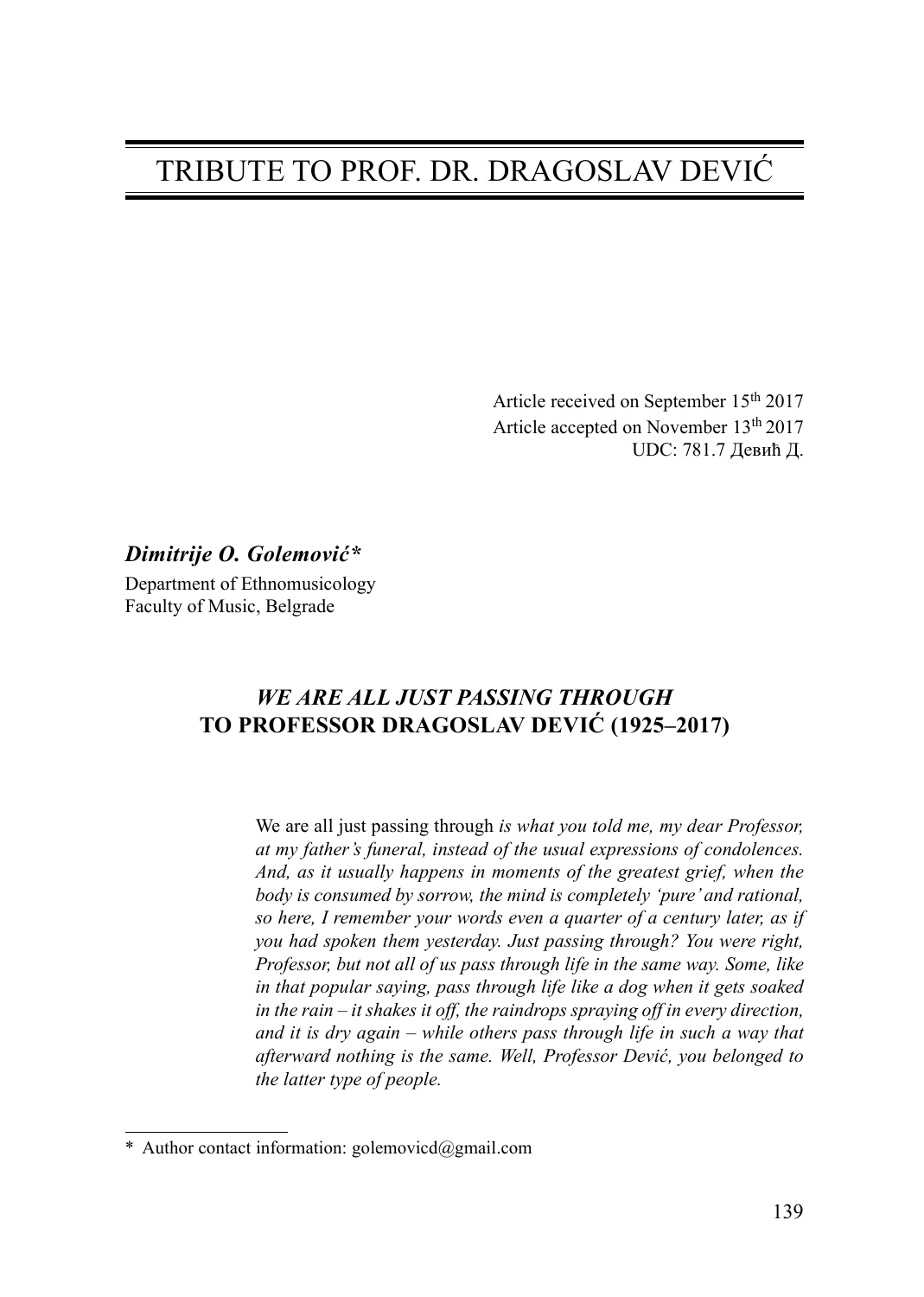### New Sound 50, II/2017

Born all the way back in 1925, over the course of nearly a century, Prof. Dević traversed a long, winding, and thorny road, full of all kinds of obstacles, and yet often teeming with the sweetest fruits, not of a material, but of the spiritual kind. The road of knowledge, one might rightly say. And that road is always long, arduous, and uncertain. Winding. With many crossroads and hurdles. But Prof. Dević traversed it as though he had a map in his hands that helped him avoid taking a wrong turn and getting lost in some dark corner never to return. And so, although without a model to follow and yet as though led by the firm hand of a parent or friend, he built himself up, as well as much more – an entire 'school' – with many pupils, and then also teachers, who learned their craft from him.

A love of folk music, although he came from an urban background, is something that Prof. Dević carried in him all his life. In the beginning, it was hidden and emerged only occasionally, when, for instance, as a schoolboy, he would start playing some simple melodies on his violin that he had heard at home or elsewhere in his surroundings. And when the Second World War came and went, and the Professor finished his military service, he decided to study music, thereby choosing music as his vocation. A brave decision, even today, but much more so back then, but who could, even if they wanted to, discourage young Dragan from making this decision, which, as it turned out, shaped his entire life? Had there been an ethnomusicology department at the Academy of Music in Belgrade when he enrolled in its music education department, Prof. Dević would certainly have chosen the former; later, in conversations, he often said as much, but at the time, that was still unthinkable. That is why after he graduated, seeking to shape himself as a complete scholar, fully equipped to study traditional music, even though he had found a job and started his own family, he enrolled and after a few years graduated from the ethnology programme at the Faculty of Philosophy in Belgrade. Thus he became a complete scholar, which one could later see in his perennial striving to teach his students how to understand not only folk music, but also its living surroundings. Having joined the teaching faculty of the Stanković School of Music, Prof. Dević also began teaching the subject then called muzički folklor (музички фолклор, music folklore), thus beginning a pedagogical practice in a subject he barely knew, at the same time without even being familiar with the required methods that pertain to every discipline, including ethnomusicology. Lucid and practical, with a solid command of various disciplines of music, as well as those he had acquired during his studies of ethnology, the Professor created, so to speak, a certain kind of methodology as he went along. This gained further momentum after 1961, when he joined the faculty of the Music Academy as an assistant to Prof. Miodrag Vasiljević and then, after only a year, as a professor in his own right, due to Prof. Vasiljević's untimely death. And then, like a child who is best taught how to swim by being thrown into the water, Prof.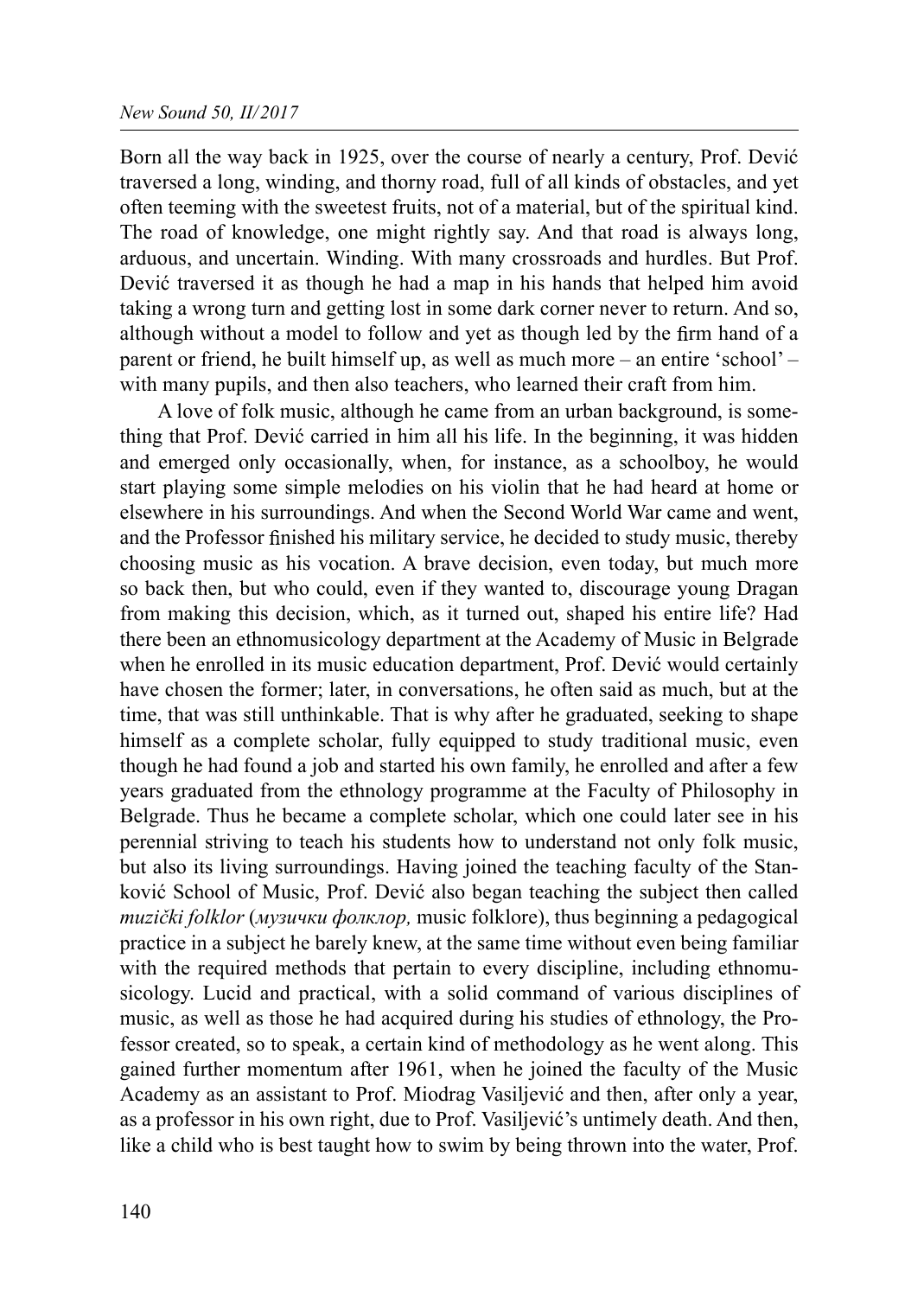Dević took the same path, knowing that every journey, however long, must begin with an initial step. There were daunting and complex tasks before him, especially for a singlehanded man. The greatest difficulty was that the circumstances dictated taking up those tasks simultaneously, even though their 'nature' demanded tackling them in succession, since solving each one of them was conditioned by solving the preceding task. However, there was no time for that, so Prof. Dević simultaneously went about building a previously non-existent scientific methodology, churning out articles and books, and taking part at every major scholarly event in Yugoslavia and abroad. His scholarly work was based on fieldwork research as a necessary precondition for producing meaningful work and making a valuable contribution to the field and to our familiarity with traditional culture. In addition to all those pursuits, Prof. Dević also simultaneously worked to produce teaching methods, necessary to transmit this knowledge to students of ethnomusicology. One might wonder how he simultaneously accomplished all of that and how much energy he had to invest in it, but only the Professor and his family knew that. The rest of us, even myself, although I was his teaching assistant (from 1979 on), could not grasp it. The cheerfulness and ease with which he approached every task constituted one of the best qualities of this remarkable man. A man with a clear sense of purpose, like Michelangelo, who reportedly said, when they asked him how he made his statues: "That's simple. A piece of rock, a hammer and chisel, and then you take away all that is 'unnecessary"'.

Professor Dragoslav Dević worked at the Academy of Music, later the Faculty of Music, until his retirement in 1990. It is thanks to him that Serbian ethnomusicology has a clear concept, based on the synergy of practice and theory, with fieldwork, transcription, and analysis as its core activities, and, over time, due to its own development and that of other fields, expanding in various ways, depending on the affinities of those pursuing it. Building upon the foundations laid down at the Music Academy in Belgrade, Professor Dević, as well as his students, continued working in other environments as well, spawning a dense web of scholarship and pedagogy, extending from Skopje to Novi Sad and all the way to Banja Luka. The erstwhile modest department of ethnomusicology, where the *music folklore* course was for years taught by the Professor alone, gradually expanded, reaching eight professors today, seven of whom have doctorates, with ethochoreology taught as a scholarly discipline in its own right. The Department also has its Sound Archive, comprising a large number of tapes, many of which were recorded by Professor Dević himself. Thus far, the department has conferred a large number of bachelor's, master's, and doctoral degrees in ethnomusicology. Many of its alumni have remained active in ethnomusicology, in their work, at other faculties, the Institute of Musicology at the Serbian Academy of Sciences and Arts, as well as various music schools.